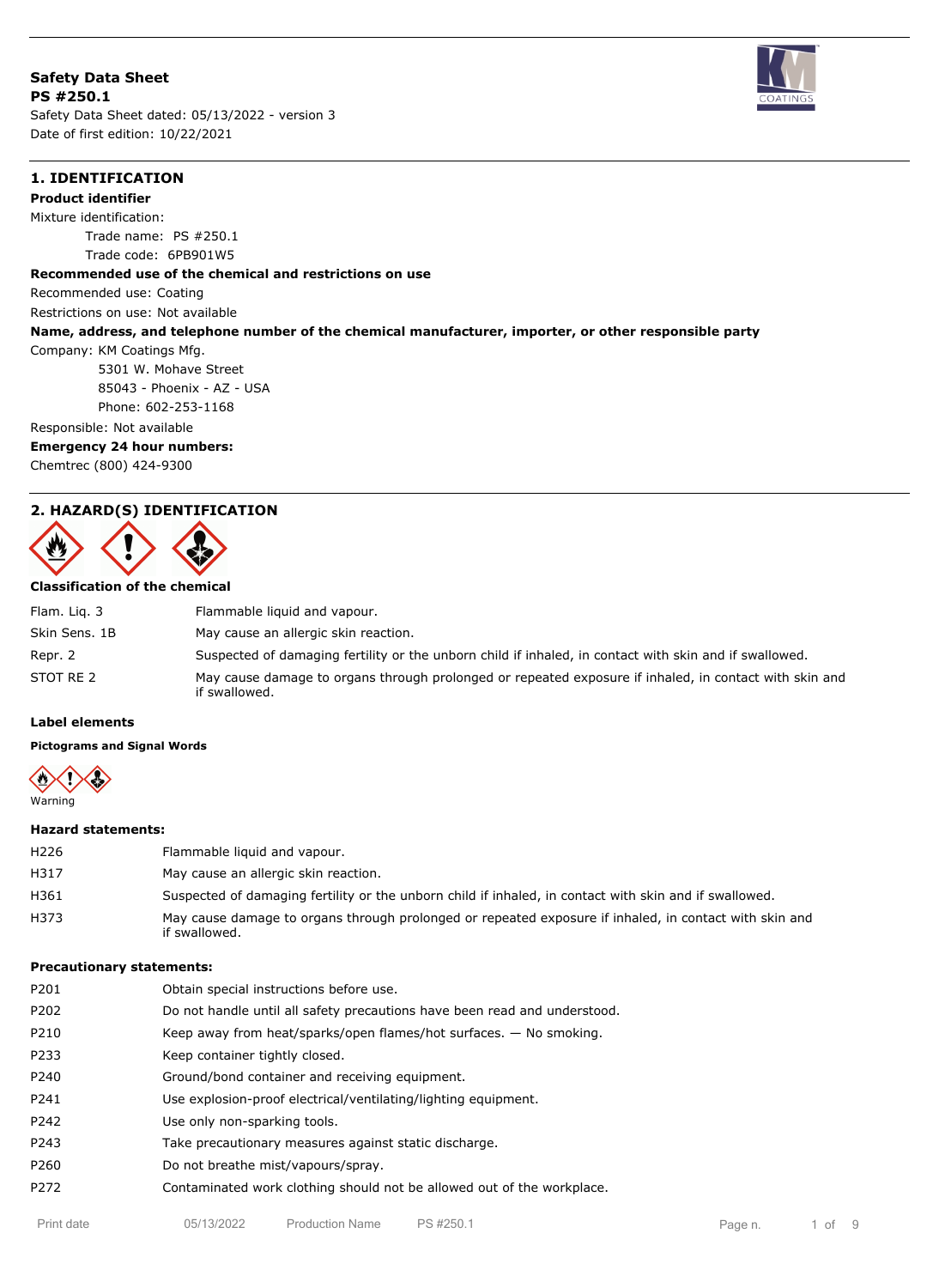| P280           | Wear protective gloves/protective clothing/eye protection/face protection.                          |  |  |  |
|----------------|-----------------------------------------------------------------------------------------------------|--|--|--|
| P303+P361+P353 | IF ON SKIN (or hair): Take off immediately all contaminated clothing. Rinse skin with water/shower. |  |  |  |
| P308+P313      | IF exposed or concerned: Get medical advice/attention.                                              |  |  |  |
| P314           | Get medical advice/attention if you feel unwell.                                                    |  |  |  |
| P321           | Specific treatment (see supplementary instructions on this label)                                   |  |  |  |
| P333+P313      | If skin irritation or rash occurs: Get medical advice/attention.                                    |  |  |  |
| P363           | Wash contaminated clothing before reuse.                                                            |  |  |  |
| P370+P378      | In case of fire, use a dry powder fire extinguisher to extinguish.                                  |  |  |  |
| P403+P235      | Store in a well-ventilated place. Keep cool.                                                        |  |  |  |
| P405           | Store locked up.                                                                                    |  |  |  |
| P501           | Dispose of contents/container in accordance with applicable regulations.                            |  |  |  |

## **Ingredient(s) with unknown acute toxicity:**

None

## **Hazards not otherwise classified identified during the classification process:**

None

This product contains titanium dioxide which IARC has classified as a Group 2B carcinogen (possibly carcinogenic to humans). Evidence is based on sufficient animal testing as a result of long-term inhalation at high concentrations of respirable amounts of titanium dioxide. Because this product is in liquid or paste form, it does not pose a dust hazard; therefore, this classification is not relevant. (Note: sanding of the hardened product may create a dust hazard)

## **3. COMPOSITION/INFORMATION ON INGREDIENTS**

**Substances**

Not Relevant

#### **Mixtures**

Hazardous components within the meaning of 29 CFR 1910.1200 and related classification:

#### **List of components**

| Concentration<br>(% w/w) | Name                                                                                                         | Ident. Numb.                                                   | <b>Classification</b>                                                               | <b>Registration Number</b> |
|--------------------------|--------------------------------------------------------------------------------------------------------------|----------------------------------------------------------------|-------------------------------------------------------------------------------------|----------------------------|
| $5 - 10%$                | 2-butanone, 0,0',0"-<br>(methylsilylidyne)trioxime;<br>Methyltris(Methylethylketoxime)silane                 | CAS: 22984-54-9<br>EC: 245-366-4                               | Eye Irrit. 2A, H319; Skin Sens. 1B,<br>H317; STOT RE 2, H373                        |                            |
| $5 - 10 \%$              | titanium dioxide; Dioxotitanium                                                                              | CAS: 13463-67-7<br>EC:236-675-5<br>Index: 022-006-<br>$00 - 2$ | Carc. 2, H351                                                                       |                            |
| $2.5 - 5%$               | octamethylcyclotetrasiloxane;<br>Cyclotetrasiloxane, 2,2,4,4,6,6,8,8-<br>octamethyl-                         | CAS: 556-67-2<br>EC: 209-136-7<br>Index:014-018-<br>$00-1$     | Flam. Lig. 3, H226; Repr. 2, H361;<br>Aquatic Chronic 4, H413                       |                            |
| $0.49 - 1 %$             | $n - 3 -$<br>(trimethoxysilyl)propyl]<br>ethylenediamine; (2-Aminoethyl)(3-<br>(trimethoxysilyl)propyl)amine | CAS: 1760-24-3<br>EC: 217-164-6                                | Flam. Lig. 4, H227; Skin Irrit. 2,<br>H315; Eye Dam. 1, H318; Skin<br>Sens. 1, H317 |                            |

## **4. FIRST AID MEASURES**

## **Description of first aid measures**

In case of skin contact:

Immediately take off all contaminated clothing.

OBTAIN IMMEDIATE MEDICAL ATTENTION.

Obtain medical attention if skin related symptoms persist.

Remove contaminated clothing immediately and dispose of safely.

In case of eyes contact:

Wash immediately with water.

In case of Ingestion:

Do not induce vomiting, get medical attention showing the SDS and the hazard label.

In case of Inhalation:

If breathing is irregular or stopped, administer artificial respiration.

In case of inhalation, consult a doctor immediately and show him packing or label.

## **Most important symptoms/effects, acute and delayed**

## Not available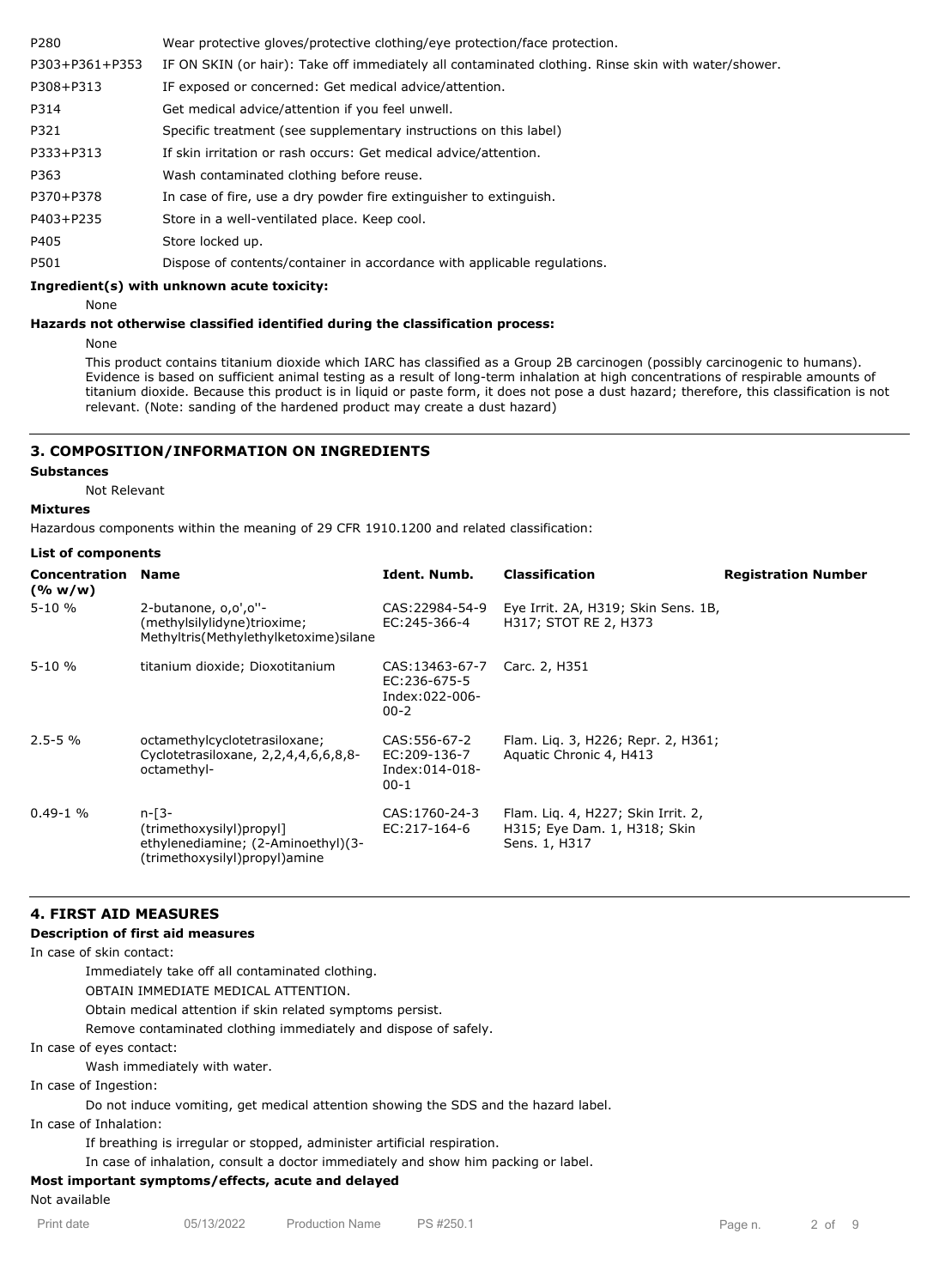## **Indication of any immediate medical attention and special treatment needed**

In case of accident or unwellness, seek medical advice immediately (show directions for use or safety data sheet if possible). Treatment:

(see paragraph 4.1)

#### **5. FIRE-FIGHTING MEASURES**

#### **Extinguishing media**

#### Suitable extinguishing media:

#### **Unsuitable extinguishing media:**

None in particular.

## **Specific hazards arising from the chemical**

Do not inhale explosion and combustion gases.

Burning produces heavy smoke.

Hazardous combustion products: Not available

Explosive properties: Not Relevant

Oxidizing properties: Not Relevant

#### **Special protective equipment and precautions for fire-fighters**

Use suitable breathing apparatus.

Collect contaminated fire extinguishing water separately. This must not be discharged into drains.

Move undamaged containers from immediate hazard area if it can be done safely.

## **6. ACCIDENTAL RELEASE MEASURES**

#### **Personal precautions, protective equipment and emergency procedures**

Wear personal protection equipment.

Remove all sources of ignition.

Wear breathing apparatus if exposed to vapours/dusts/aerosols.

Provide adequate ventilation.

Use appropriate respiratory protection.

Do not allow to enter into soil/subsoil. Do not allow to enter into surface water or drains.

Limit leakages with earth or sand.

## **Methods and material for containment and cleaning up**

Suitable material for taking up: absorbing material, organic, sand

Retain contaminated washing water and dispose it.

## **7. HANDLING AND STORAGE**

## **Precautions for safe handling**

Avoid contact with skin and eyes, inhalation of vapours and mists.

Exercise the greatest care when handling or opening the container.

Use localized ventilation system.

Don't use empty container before they have been cleaned.

Before making transfer operations, assure that there aren't any incompatible material residuals in the containers.

Contaminated clothing should be changed before entering eating areas.

Do not eat or drink while working.

See also section 8 for recommended protective equipment.

## **Conditions for safe storage, including any incompatibilities**

Store cool and dry.

Storage temperature: Not available

Always keep in a well ventilated place.

Store at below 20 °C. Keep away from unguarded flame and heat sources. Avoid direct exposure to sunlight. Keep away from unguarded flame, sparks, and heat sources. Avoid direct exposure to sunlight.

Avoid accumulating electrostatic charge.

Keep away from food, drink and feed.

Incompatible materials:

None in particular.

Instructions as regards storage premises:

Cool and adequately ventilated.

Safety electric system.

# **8. EXPOSURE CONTROLS/PERSONAL PROTECTION**

# **Control parameters**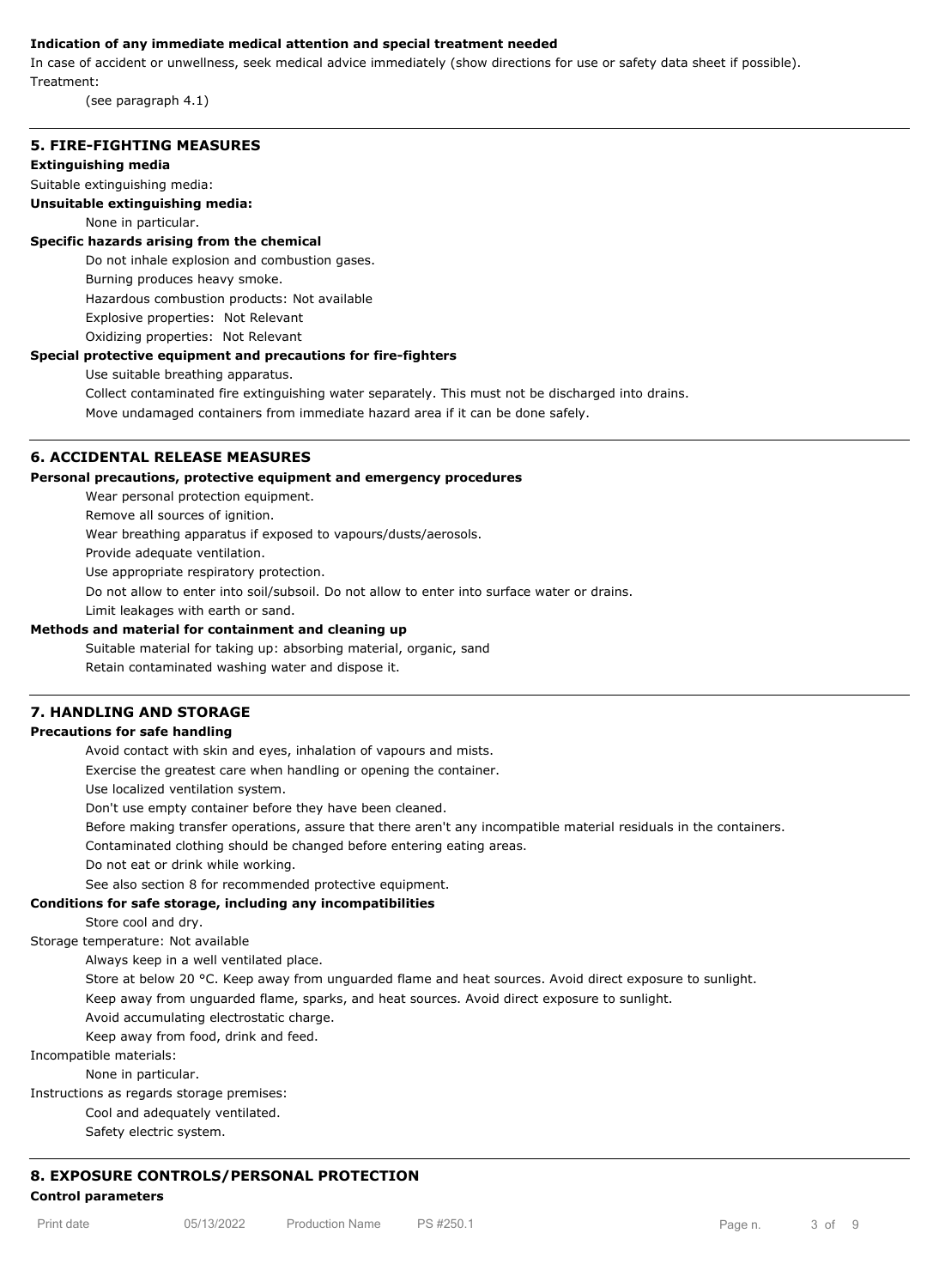## **List of components with OEL value**

| Component                          | <b>OEL</b><br><b>Type</b> | Country        | <b>Ceiling Long</b> | Term<br>mg/m3 | Long<br>Term<br>ppm | <b>Short</b><br>Term<br>mg/m3 | <b>Short</b><br><b>Term</b><br>ppm | <b>Behaviour Note</b> |                                                                                        |
|------------------------------------|---------------------------|----------------|---------------------|---------------|---------------------|-------------------------------|------------------------------------|-----------------------|----------------------------------------------------------------------------------------|
| titanium dioxide;<br>Dioxotitanium | <b>OSHA</b>               |                |                     | 15            |                     |                               |                                    |                       |                                                                                        |
|                                    | ACGIH                     |                |                     | 10            |                     |                               |                                    |                       | A4 - Not Classifiable as a<br>Human Carcinogen; lower<br>respiratory tract irritation; |
|                                    | MAK                       | <b>GERMANY</b> |                     | 0.3           |                     |                               |                                    |                       |                                                                                        |
|                                    | <b>ACGIH</b>              |                |                     | 10            |                     |                               |                                    |                       | A4 - Not Classifiable as a<br>Human Carcinogen; lower<br>respiratory tract irritation  |
|                                    | <b>MAK</b>                | <b>AUSTRIA</b> |                     | 5             |                     | 10                            |                                    |                       |                                                                                        |
|                                    | MAK                       | SWITZERLAND    |                     | 3             |                     |                               |                                    |                       |                                                                                        |
| .                                  |                           | .              |                     |               |                     |                               |                                    |                       |                                                                                        |

## Appropriate engineering controls: Not available

## **Individual protection measures**

Eye protection:

Use close fitting safety goggles, don't use eye lens.

## Protection for skin:

Use clothing that provides comprehensive protection to the skin, e.g. cotton, rubber, PVC or viton.

Protection for hands:

Suitable materials for safety gloves; 29 CFR 1910.138 - ANSI/ISEA 105:

Polychloroprene - CR: thickness >=0,5mm; breakthrough time >=480min.

Nitrile rubber - NBR: thickness >=0,35mm; breakthrough time >=480min.

Butyl rubber - IIR: thickness >=0,5mm; breakthrough time >=480min.

Fluorinated rubber - FKM: thickness >=0,4mm; breakthrough time >=480min.

Use impervious gloves that provides comprehensive protection, e.g. P.V.C., neoprene or rubber.

## Respiratory protection:

Respiratory protection must be used where exposure levels exceed workplace exposure limits. Refer to 29 CFR 1910.134 - CSA Z94.4 for information on selection and use of appropriate respiratory protection equipment.

Use adequate protective respiratory equipment.

## **9. PHYSICAL AND CHEMICAL PROPERTIES**

## **Information on basic physical and chemical properties**

| Physical state: Liquid                                     |  |  |  |  |
|------------------------------------------------------------|--|--|--|--|
| Appearance and colour: viscous liquid various              |  |  |  |  |
| Odour: Not Relevant                                        |  |  |  |  |
| Odour threshold: Not Relevant                              |  |  |  |  |
| pH: Not Relevant                                           |  |  |  |  |
| Melting point / freezing point: Not Relevant               |  |  |  |  |
| Initial boiling point and boiling range: Not Relevant      |  |  |  |  |
| Flash point: $60 °C$ (140 °F)                              |  |  |  |  |
| Evaporation rate: Not Relevant                             |  |  |  |  |
| Upper/lower flammability or explosive limits: Not Relevant |  |  |  |  |
| Vapour density: Not Relevant                               |  |  |  |  |
| Vapour pressure: Not Relevant                              |  |  |  |  |
| Relative density: Not Relevant                             |  |  |  |  |
| Solubility in water: Not Relevant                          |  |  |  |  |
| Solubility in oil: Not Relevant                            |  |  |  |  |
| Partition coefficient (n-octanol/water): Not Relevant      |  |  |  |  |
| Auto-ignition temperature: Not Relevant                    |  |  |  |  |
| Decomposition temperature: Not Relevant                    |  |  |  |  |
| Viscosity: Not Relevant                                    |  |  |  |  |
| Explosive properties: Not Relevant                         |  |  |  |  |
| Oxidizing properties: Not Relevant                         |  |  |  |  |
| Solid/gas flammability: Not Relevant                       |  |  |  |  |

#### **Other information**

Substance Groups relevant properties Not Relevant Miscibility: Not Relevant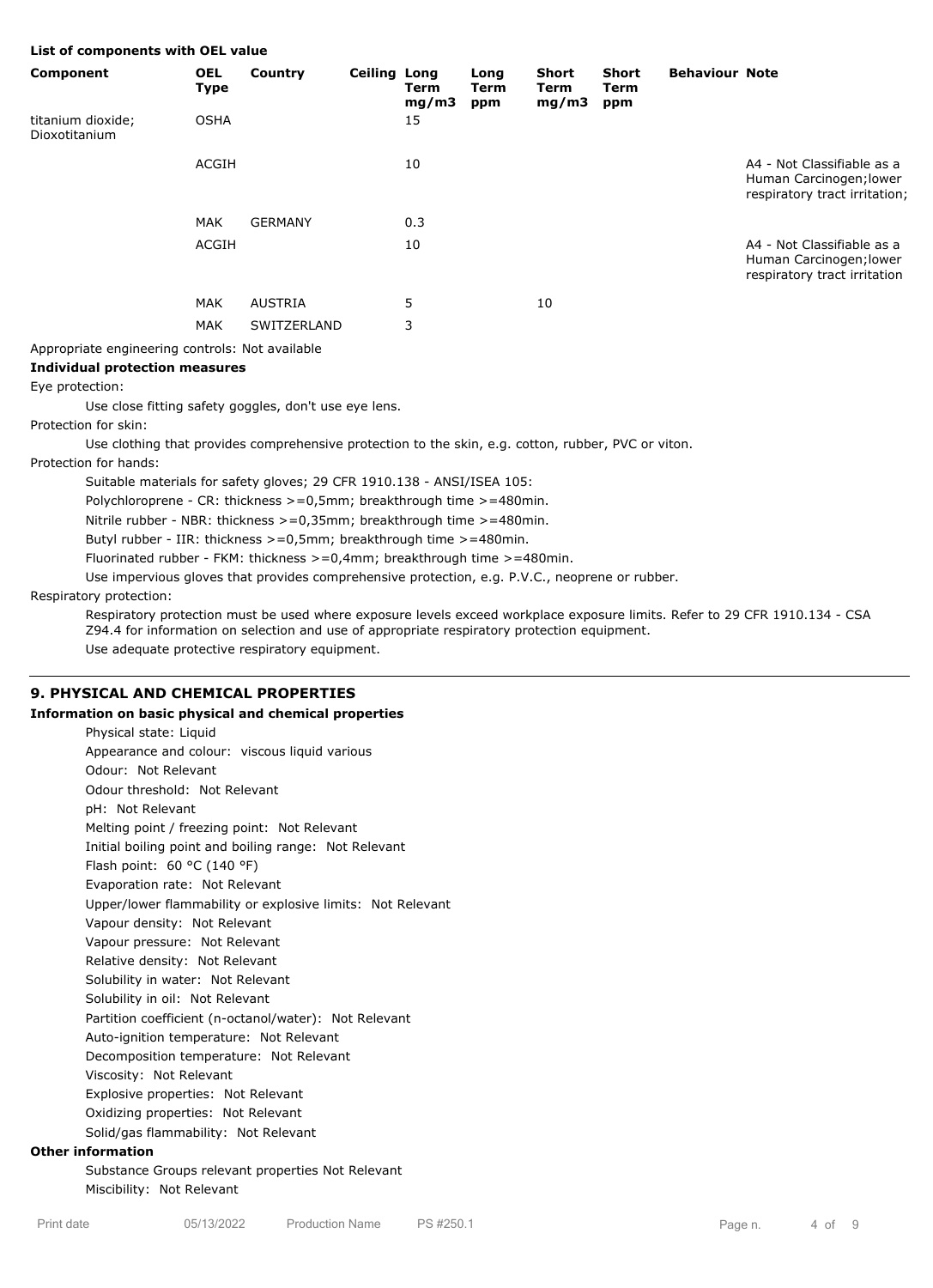| <b>10. STABILITY AND REACTIVITY</b><br><b>Reactivity</b>                                                             |                                          |                                                                                         |
|----------------------------------------------------------------------------------------------------------------------|------------------------------------------|-----------------------------------------------------------------------------------------|
| Stable                                                                                                               |                                          |                                                                                         |
|                                                                                                                      |                                          | It may generate dangerous reactions (See subsections below)                             |
| <b>Chemical stability</b>                                                                                            |                                          |                                                                                         |
|                                                                                                                      |                                          | It may generate dangerous reactions (See subsections below)                             |
| <b>Possibility of hazardous reactions</b>                                                                            |                                          |                                                                                         |
| None.<br><b>Conditions to avoid</b>                                                                                  |                                          |                                                                                         |
|                                                                                                                      | Avoid accumulating electrostatic charge. |                                                                                         |
| <b>Incompatible materials</b>                                                                                        |                                          |                                                                                         |
|                                                                                                                      |                                          | Avoid contact with combustible materials. The product could catch fire.                 |
| <b>Hazardous decomposition products</b>                                                                              |                                          |                                                                                         |
| None.                                                                                                                |                                          |                                                                                         |
| <b>11. TOXICOLOGICAL INFORMATION</b>                                                                                 |                                          |                                                                                         |
| <b>Information on toxicological effects</b>                                                                          |                                          |                                                                                         |
| Toxicological information on main components of the mixture:                                                         |                                          |                                                                                         |
| titanium dioxide;<br>Dioxotitanium                                                                                   | a) acute toxicity                        | LD50 Oral Rat > 10000 mg/kg                                                             |
| octamethylcyclotetrasilox a) acute toxicity<br>ane; Cyclotetrasiloxane,<br>2, 2, 4, 4, 6, 6, 8, 8-<br>octamethyl-    |                                          | LD50 Skin Rabbit = 794 $\mu$ L/kg                                                       |
|                                                                                                                      |                                          | LC50 Inhalation Rat = $36$ g/m3 4h                                                      |
|                                                                                                                      |                                          | LD50 Oral Rat = $1540$ mg/kg                                                            |
|                                                                                                                      |                                          |                                                                                         |
|                                                                                                                      |                                          | LD50 Skin Rabbit = 794 $\mu$ L/kg                                                       |
|                                                                                                                      |                                          | LC50 Inhalation Rat = $36$ g/m3 4h                                                      |
| $n - 3 -$<br>(trimethoxysilyl)propyl]<br>ethylenediamine; (2-<br>Aminoethyl)(3-<br>(trimethoxysilyl)propyl)<br>amine | a) acute toxicity                        | LD50 Oral Rat = $2413$ mg/kg                                                            |
| Substance(s) listed on the IARC Monographs:                                                                          |                                          |                                                                                         |
| titanium dioxide; Dioxotitanium                                                                                      |                                          | Group 2B                                                                                |
| Substance(s) listed as OSHA Carcinogen(s):<br>titanium dioxide; Dioxotitanium                                        |                                          |                                                                                         |
| Substance(s) listed as NIOSH Carcinogen(s):                                                                          |                                          |                                                                                         |
| titanium dioxide; Dioxotitanium                                                                                      |                                          |                                                                                         |
| Substance(s) listed on the NTP report on Carcinogens:<br>None                                                        |                                          |                                                                                         |
| <b>12. ECOLOGICAL INFORMATION</b><br><b>Toxicity</b>                                                                 |                                          |                                                                                         |
| Eco-Toxicological Information:                                                                                       |                                          | Adopt good working practices, so that the product is not released into the environment. |
| List of components with eco-toxicological properties                                                                 |                                          |                                                                                         |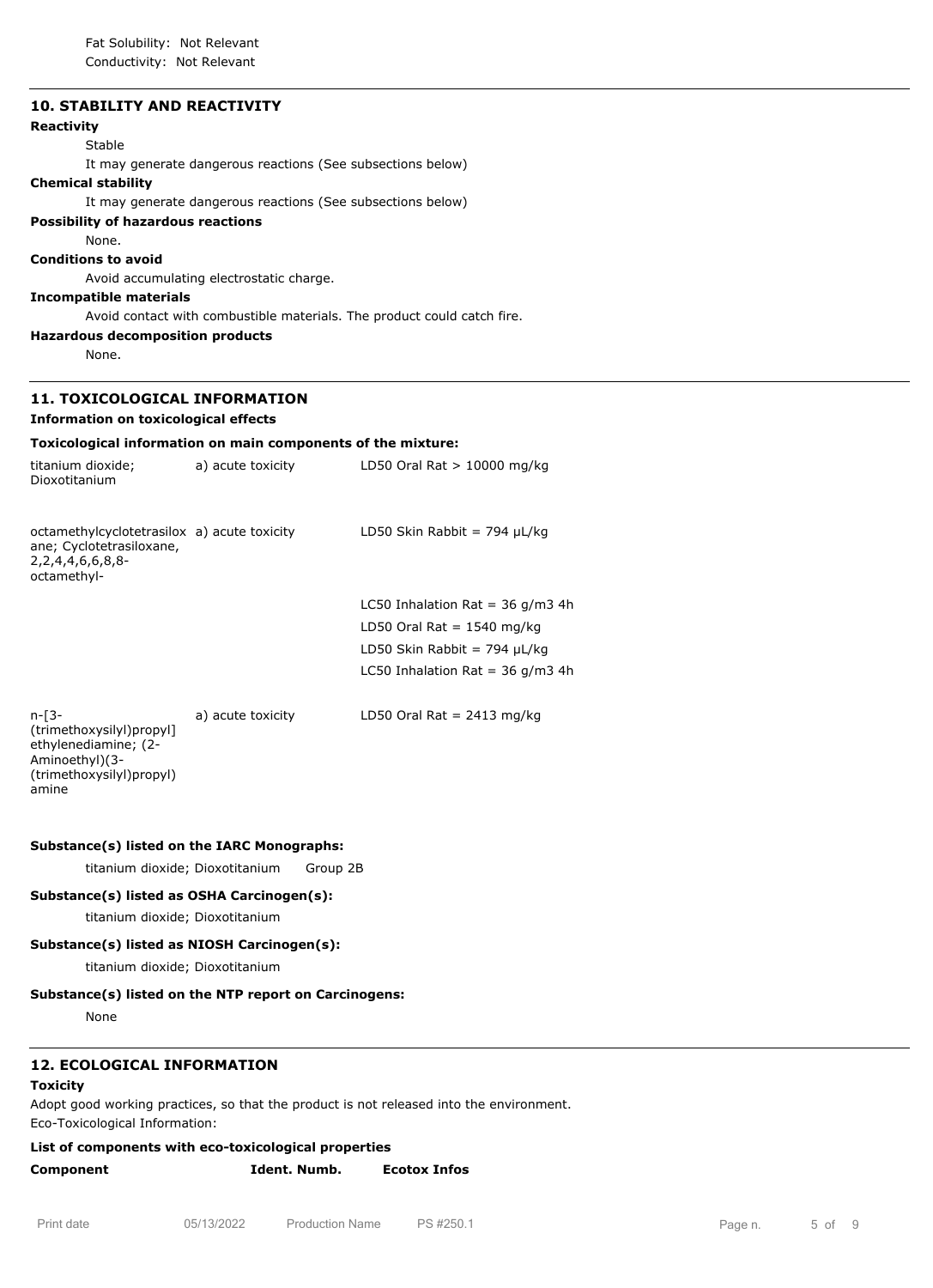octamethylcyclotetrasiloxane; Cyclotetrasiloxane, 2,2,4,4,6,6,8, EINECS: 209-136-7 IUCLID 8-octamethyl-CAS: 556-67-2 - - INDEX: 014-018-  $00 - 1$ a) Aquatic acute toxicity : LC50 Fish Brachydanio rerio > 500 mg/L 96h

> a) Aquatic acute toxicity : LC50 Fish Lepomis macrochirus > 1000 mg/L 96h IUCLID

#### **Persistence and degradability**

Not available

#### **Bioaccumulative potential**

#### Not available

**Mobility in soil**

Not available

#### **Other adverse effects**

Not available

#### **13. DISPOSAL CONSIDERATIONS**

#### **Waste treatment methods**

The generation of waste should be avoided or minimized wherever possible. Recover if possible.

Methods of disposal:

Disposal of this product, solutions, packaging and any by-products should at all times comply with the requirements of environmental protection and waste disposal legislation and any regional local authority requirements.

Dispose of surplus and nonrecyclable products via a licensed waste disposal contractor.

Do not dispose of waste into sewers.

#### Disposal considerations:

Do not allow to enter drains or watercourses.

Dispose of product according to all federal, state and local applicable regulations.

If this product is mixed with other wastes, the original waste product code may no longer apply and the appropriate code should be assigned.

Dispose of containers contaminated by the product in accordance with local or national legal provisions. For further information, contact your local waste authority.

Special precautions:

This material and its container must be disposed of in a safe way. Care should be taken when handling untreated empty containers. Avoid dispersal of spilled material and runoff and contact with soil, waterways, drains and sewers.

Empty containers or liners may retain some product residues. Do not re-use empty containers.

#### **14. TRANSPORT INFORMATION**

#### **UN number**

DOT-UN Number: UN1993 ADR-UN number: 1993 IATA-Un number: 1993 IMDG-Un number: 1993

#### **UN proper shipping name**

DOT-Proper Shipping Name: Flammable liquids, n.o.s. (octamethylcyclotetrasiloxane; Cyclotetrasiloxane, 2,2,4,4,6,6,8,8 octamethyl-)

ADR-Shipping Name: FLAMMABLE LIQUID, N.O.S. (octamethylcyclotetrasiloxane; Cyclotetrasiloxane, 2,2,4,4,6,6,8,8-octamethyl-) IATA-Technical name: FLAMMABLE LIQUID, N.O.S. (octamethylcyclotetrasiloxane; Cyclotetrasiloxane, 2,2,4,4,6,6,8,8-octamethyl-) IMDG-Technical name: FLAMMABLE LIQUID, N.O.S. (octamethylcyclotetrasiloxane; Cyclotetrasiloxane, 2,2,4,4,6,6,8,8-octamethyl-)

#### **Transport hazard class(es)**

DOT-Hazard Class: 3

ADR-Class: 3

IATA-Class: 3

IMDG-Class: 3

#### **Packing group**

DOT-Packing group: III ADR-Packing Group: III IATA-Packing group: III IMDG-Packing group: III

# **Environmental hazards**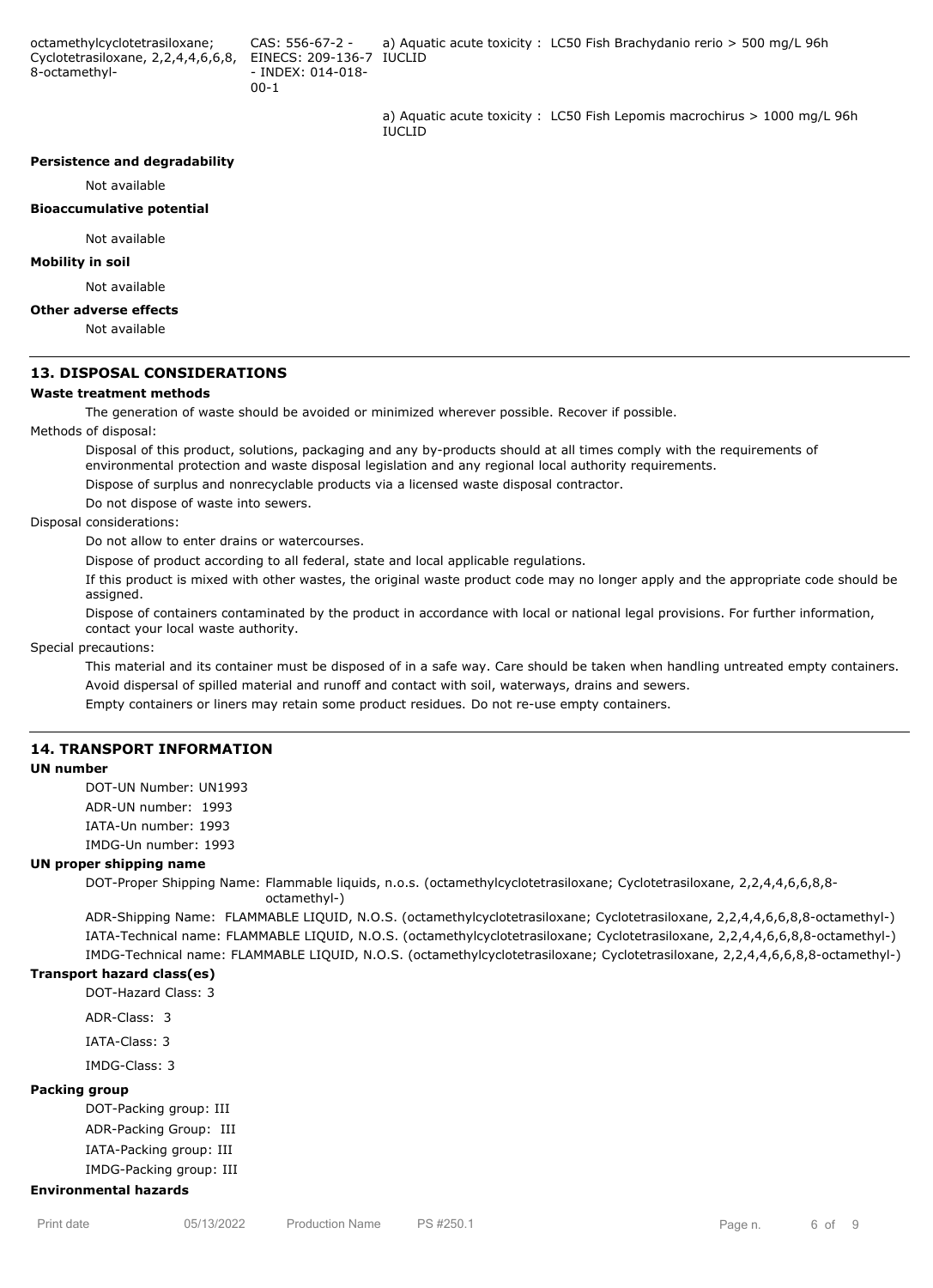Marine pollutant: No Environmental Pollutant: Not Applicable DOT-RQ: Not Applicable **Transport in bulk according to Annex II of MARPOL73/78 and the IBC Code** Not Applicable **Special precautions** Department of Transportation (DOT): DOT-Special Provision(s): B1, B52, IB3, T4, TP1, TP29 DOT-Label(s): 3 DOT-Symbol: N/A DOT-Cargo Aircraft: N/A DOT-Passenger Aircraft: N/A DOT-Bulk: N/A DOT-Non-Bulk: N/A Road and Rail ( ADR-RID ) : ADR-Label: 3 ADR-Hazard identification number: - ADR-Transport category (Tunnel restriction code): 3 (E) Air ( IATA ) : IATA-Passenger Aircraft: 355 IATA-Cargo Aircraft: 366 IATA-Label: 3 IATA-Subsidiary hazards: - IATA-Erg: 3L IATA-Special Provisioning: A3 Sea ( IMDG ) : IMDG-Stowage Code: Category A IMDG-Stowage Note: - IMDG-Subsidiary hazards: - IMDG-Special Provisioning: 223 274 955 IMDG-Page: N/A IMDG-Label: N/A IMDG-EMS: F-E, S-E IMDG-MFAG: N/A **15. REGULATORY INFORMATION USA - Federal regulations TSCA - Toxic Substances Control Act SARA - Superfund Amendments and Reauthorization Act TSCA inventory:** All the components are listed on the TSCA inventory **TSCA listed substances:** 2-butanone, o,o',o''- (methylsilylidyne)trioxime; Methyltris(Methylethylketoxime) silane is listed in TSCA Section 8b titanium dioxide; Dioxotitanium is listed in TSCA Section 8b octamethylcyclotetrasiloxane; Cyclotetrasiloxane, 2,2,4,4,6,6,8, 8-octamethylis listed in TSCA Section 8b Section 8a - PAIR Section 12b n-[3- (trimethoxysilyl)propyl] ethylenediamine; (2- Aminoethyl)(3- (trimethoxysilyl)propyl)amine is listed in TSCA Section 8b

# **Section 302 - Extremely Hazardous Substances:**

No substances listed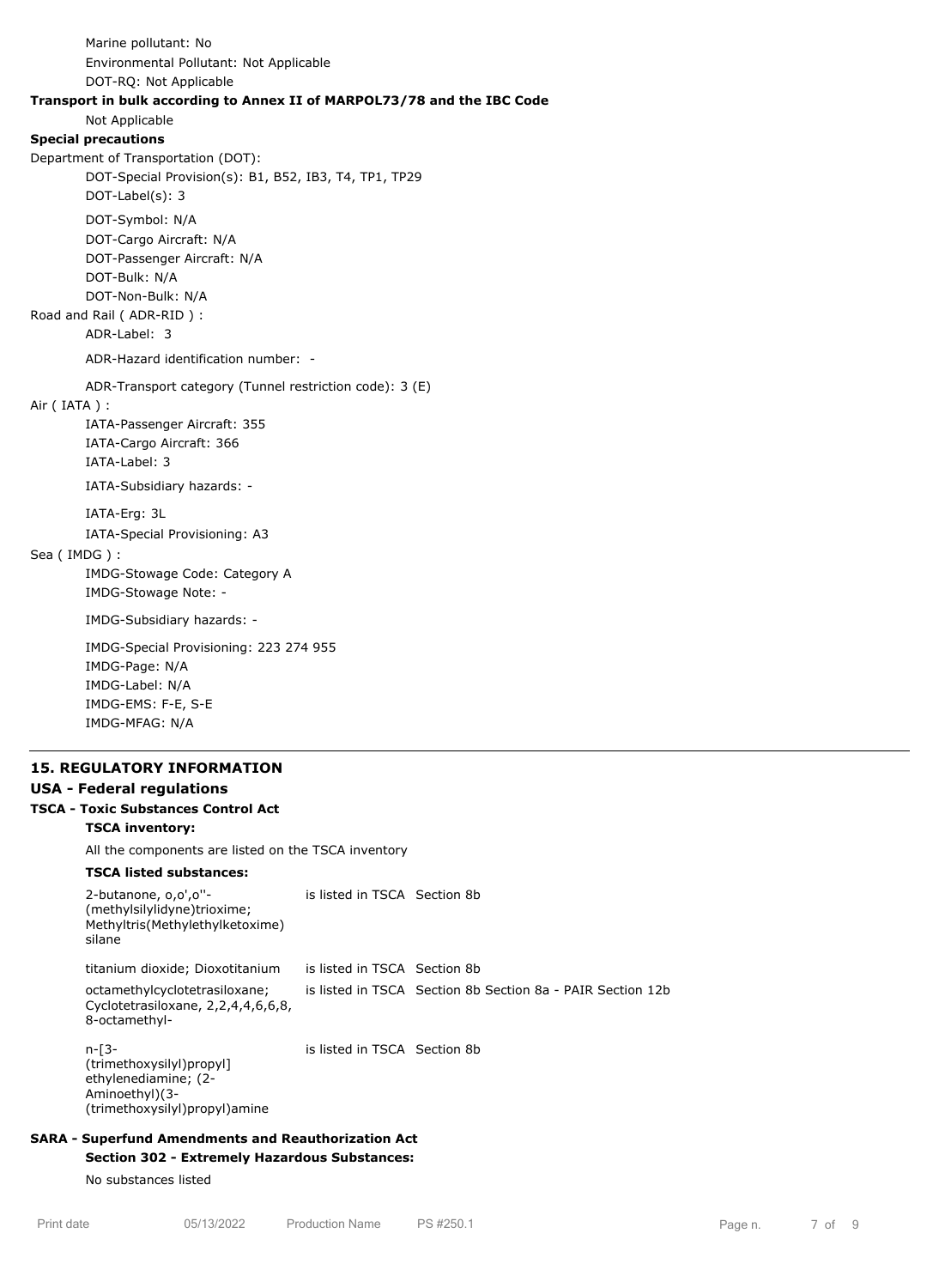## **Section 304 - Hazardous substances:**

No substances listed

## **Section 313 - Toxic chemical list:**

No substances listed

#### **CERCLA - Comprehensive Environmental Response, Compensation, and Liability Act**

**Substance(s) listed under CERCLA:**

No substances listed

#### **CAA - Clean Air Act**

## **CAA listed substances:**

No substances listed

#### **CWA - Clean Water Act**

#### **CWA listed substances:**

No substances listed

#### **USA - State specific regulations**

#### **California Proposition 65**

#### **Substance(s) listed under California Proposition 65:**

titanium dioxide; Dioxotitanium Listed as carcinogen

#### **Massachusetts Right to know**

#### **Substance(s) listed under Massachusetts Right to know:**

titanium dioxide; Dioxotitanium

#### **Pennsylvania Right to know**

#### **Substance(s) listed under Pennsylvania Right to know:**

titanium dioxide; Dioxotitanium

#### **New Jersey Right to know**

#### **Substance(s) listed under New Jersey Right to know:**

titanium dioxide; Dioxotitanium

#### **Canada - Federal regulations**

#### **DSL - Domestic Substances List**

## **DSL Inventory:**

All the substances are listed in the DSL.

#### **NDSL - Non Domestic Substances List**

#### **NDSL Inventory:**

No substances listed

## **NPRI - National Pollutant Release Inventory**

**Substances listed in NPRI:**

No substances listed

#### **16. OTHER INFORMATION**

Safety Data Sheet dated: 5/13/2022 - version 3

**Additional classification information**

## NFPA Health:  $1 =$  Slight

NFPA Flammability: 2 = Combustible liquid NFPA Reactivity:  $0 =$  Minimal

NFPA Special Risk: Not available Reasonable care has been taken in the preparation of this information, but the manufacturer makes no warranty of merchantability or any other warranty, expressed or implied, with respect to this information. The manufacturer makes no representations and assumes no liability for any direct, incidental or consequential damages resulting from its use. The information herein is presented in good faith and believed to be accurate as of the effective date given. It is the buyer's responsibility to ensure that its activities comply with Federal, State or provincial, and local laws.

This document was prepared by a competent person who has received appropriate training.

It is the duty of the user to ensure that this information is appropriate and complete with respect to the specific use intended. This SDS cancels and replaces any preceding release.

| Code             | <b>Description</b>                   |
|------------------|--------------------------------------|
| H <sub>226</sub> | Flammable liquid and vapour.         |
| H <sub>227</sub> | Combustible liquid                   |
| H315             | Causes skin irritation.              |
| H317             | May cause an allergic skin reaction. |